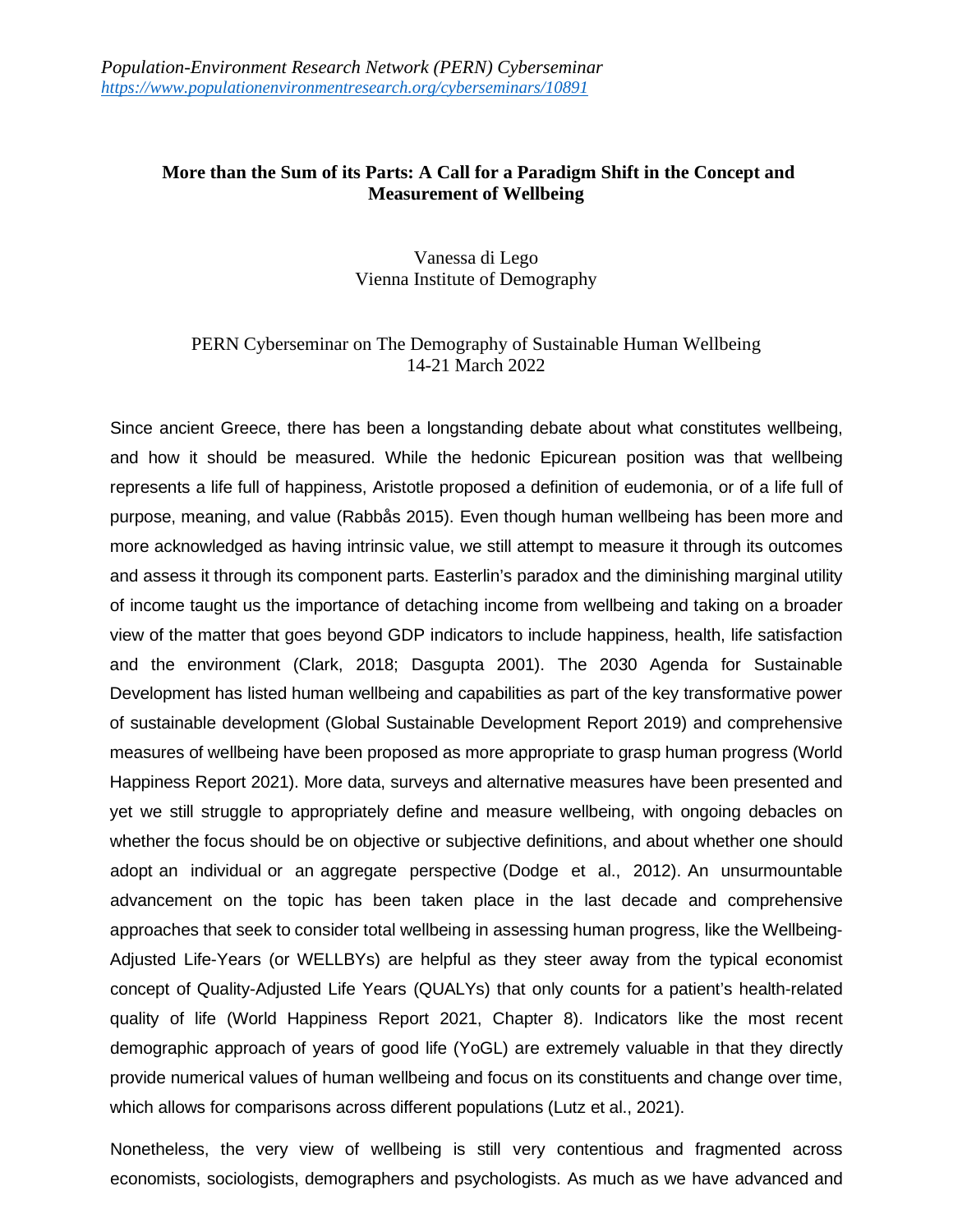## *Population-Environment Research Network (PERN) Cyberseminar <https://www.populationenvironmentresearch.org/cyberseminars/10891>*

put efforts in understanding and measuring wellbeing, it often seems to slip through our fingers like sand or only allow us to have a very specific vantage point. Perhaps what we still have failed to recognize is that wellbeing is more than the sum of its parts and that is why we need an urgent change in perspective. I would like to call for the need to join ongoing efforts on a more synergic approach towards wellbeing, where the very concept is both embedded in, an outcome of and a key driver for development. This demands a shift in perspective from the notion of what is a good and meaningful life and what makes societies and individuals thrive and flourish. A normative perspective to Sen's (2004b) capabilities approach through issues raised by Nussbaum (2011), like senses, imagination, thought and emotions may be a fruitful avenue, as it has been shown that these features support human association leading to compassion and resilience, which are key for development (Nussbaum 2001). This demands a deeply transdisciplinary approach on which instead of splitting it into a problem of objective *versus* subjective measures and the need to take a "view from nowhere" (Nagel, 1986) – an epistemological point of view we have inherited by our Greek philosophical upbringing – we take a stance of an "epistemic disconcertment" (Verran, 2013), and propose ways to recognize and explicitly manage the positions by different disciplines "as if people mattered" (Schumacher 2011), in order to achieve a view of wellbeing from "everywhere".

Aspects like emotions and feelings should be considered crucial for understanding wellbeing. Indeed, as the 2021 World Happiness Report surprisingly showed, even during fragile times like the COVID-19 pandemic countries like Finland were unaffected in their ranking as the happiest country in the world (World Happiness Report 2021). This is intimately connected to aspects associated to underlying feelings of mutual trust, evidencing how fundamental a role this has as a part of people's resilience and ability to cope in difficult times. Just as Desmond (2016) exhaustingly shows, at the same time that housing is deeply implicated in the creation of poverty in the case of the U.S, it is also the mistrust in institutions, the feeling of unsafety among neighbors, the fear of eviction and solitude that pave the way towards the vicious cycle of poverty, which in turn increase the likelihood of suicide, unhealthy behavior and drug abuse. Solving for material conditions may not necessarily improve people's lives if they still feel unsafe, unappreciated and unloved. The inverse is also true.

Despite having more data, we still struggle with understanding the determinants of wellbeing. Despite having more wealth, we have deeply increased income inequality and levels of unhappiness. Despite having more indicators of wellbeing, we still have not reached consensus on which are the proper guidelines to follow to create and maintain resilient societies. This requires a deeper understanding of not only the determinants and consequences of wellbeing, but the fertile soil that gives rise to its ideal conditions of growth and maintenance. A paradigm shift is needed to acknowledge that wellbeing is not only attainable after a set of material and structural